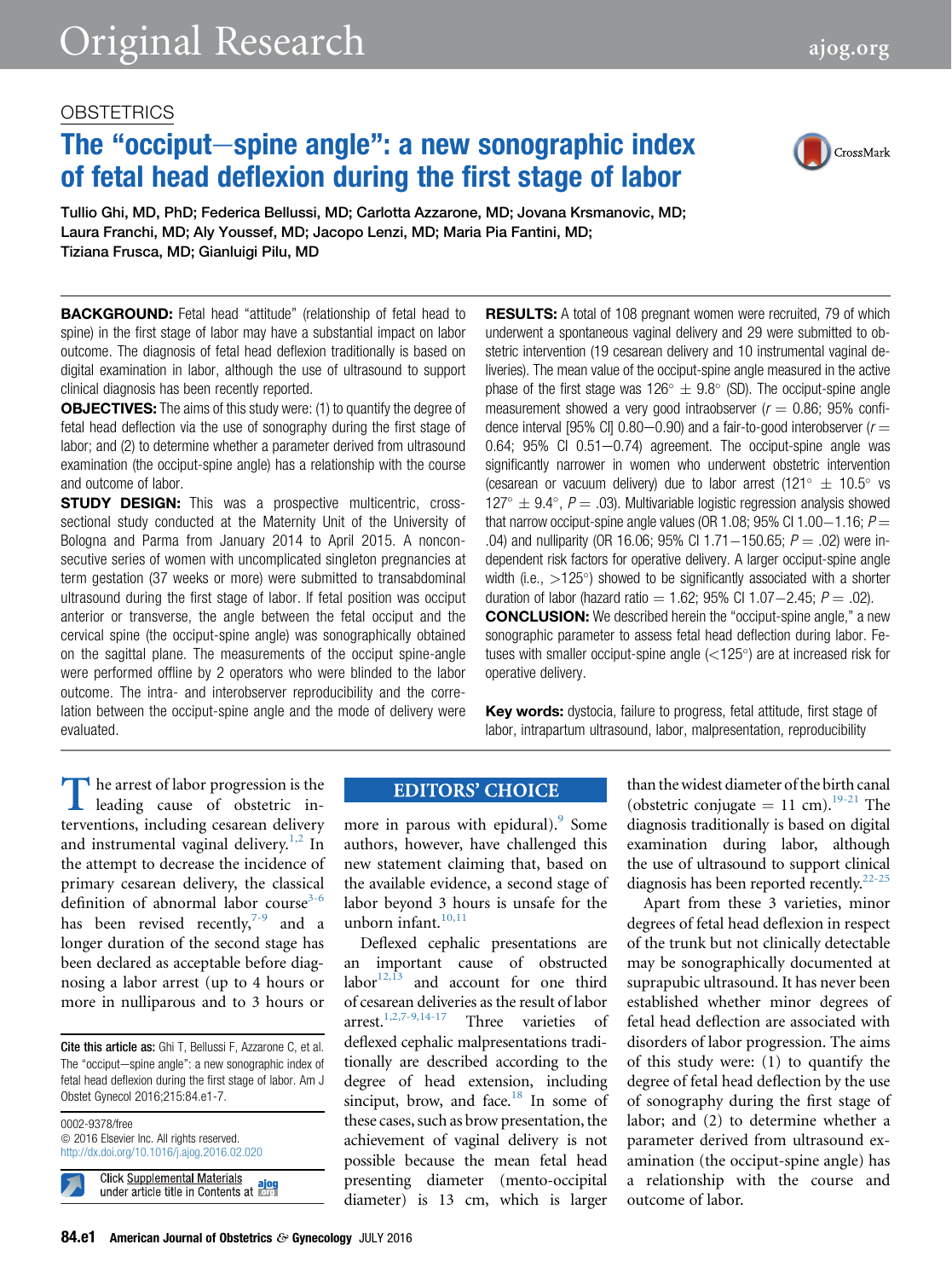

Image devised by Tullio Ghi, MD, University of Parma, and drawn by Simona Morselli, graphic designer, Bologna, Italy.

Ghi et al. A new sonographic parameter to diagnose fetal head deflexion. Am J Obstet Gynecol 2016.

# Materials and Methods

A prospective, multicentric observational study with a sample of convenience was carried out at the Maternity Unit of the University Hospital of Bologna and Parma. The study was approved by the Institutional Review Board of the 2 istitutions. From January 2014 to April 2015 a nonconsecutive series of low-risk pregnant women in the first active stage of labor at or beyond 37 weeks of gestation were enrolled in this study. Patients were considered eligible for the study if 1 of the main investigators (T.G., F.B., or J.M.K.) was available in labor ward and if cervical dilatation was between 3 and 6 cm, the fetal head station was above the ischial spine (level 0), and regular uterine contractions were present. The patients provided a written informed consent to participate the study.

In these cases, the fetal head position was ascertained by mean of transabdominal sonography and described as on a clock face, as elsewhere reported  $^{26}$  $^{26}$  $^{26}$ Cases in which fetal occiput was posterior (between the 4- and 8-clock position) were excluded. Additional exclusion criteria were prelabor rupture of membranes lasting more than 24 hours, obvious signs of deflexed presentation or asynclitism at digital examination, or abnormal cardiotocography at enrollment. In fetuses with anterior (right or left) or transverse (right or left)

position, a 2-dimensional sagittal picture of the fetal head and upper spine was acquired (Figure 1) and stored in the ultrasound machine. On this image, the offline measurement of the angle formed by a line tangential to the occipital bone and a line tangential to the first vertebral body of the cervical spine (occiput-spine angle) was performed to quantify the degree of fetal head deflexion in respect of the trunk (Figures 2 and 3). For each case, the angle was calculated twice and independently by the 3 main investigators (J.M.K., F.B., and T.G.) to evaluate the intra- and interobserver agreement of this measurement.

Ultrasound did not alter labor management because the examiner was not involved in the patient's care. Furthermore, the results of ultrasound were not made available to the clinicians managing the patient. For each patient of the study group, the labor outcome and the mode of delivery was assessed retrospectively. Women submitted to obstetric interventions only due to nonreassuring fetal heart rate were eventually excluded because we sought to assess the relationship of the ultrasound findings with the risk of operative delivery due to prolonged or arrested labor. Prolonged first stage of labor was defined as cervical dilatation <1.2 cm/h in nullipara and 1.5 cm/h in multipara; arrest of the first stage was defined as nonprogression of cervical dilatation for >4 hours despite adequate uterine activity  $(3-5$  contractions every 10 minutes) and rupture of membranes; prolonged second stage of labor was defined as fetal head descent <1 cm/h in nullipara and  $<$ 2 cm/h in multipara; arrest of the second stage was defined as lack of fetal head descent after 2 or 3 hours of active pushing in nullipara (respectively without or with epidural) and after 1 or 2 hours in multipara (respectively without or with epidural).<sup>[12](#page-5-0)</sup>

# **Statistics**

Intraobserver agreement in occiput-spine angle measurements was determined with the use of the Pearson correlation coefficient (Pearson  $r$ ); in addition, the repeatability coefficient was calculated as described by Bland and Altman<sup>[27](#page-5-0)</sup>—this defines the range within which 2

#### FIGURE 2

The angle formed by the fetal occiput and the cervical spine (the occiput-spine angle) is measured on the sagittal plane at transabdominal ultrasound: the fetal head is almost completely flexed on the chest



Ghi et al. A new sonographic parameter to diagnose fetal head deflexion. Am J Obstet Gynecol 2016.

measurements by the same observer will fall for 95% of subjects. Interobserver agreement in occiput-spine angle measurements was expressed as the Pearson correlation coefficient (Pearson  $r$ ) and the 2-way mixed-effects intraclass correlation coefficient, with variance components being estimated by analysis of variance of replicate measurements. Agreement between the 2 observers also was assessed

#### FIGURE 3

The angle formed by the fetal occiput and the cervical spine (the occiput-spine angle) is measured on the sagittal plane at transabdominal ultrasound: the fetal head shows a mild degree of posterior deflexion in respect of the chest



Ghi et al. A new sonographic parameter to diagnose fetal head deflexion. Am J Obstet Gynecol 2016.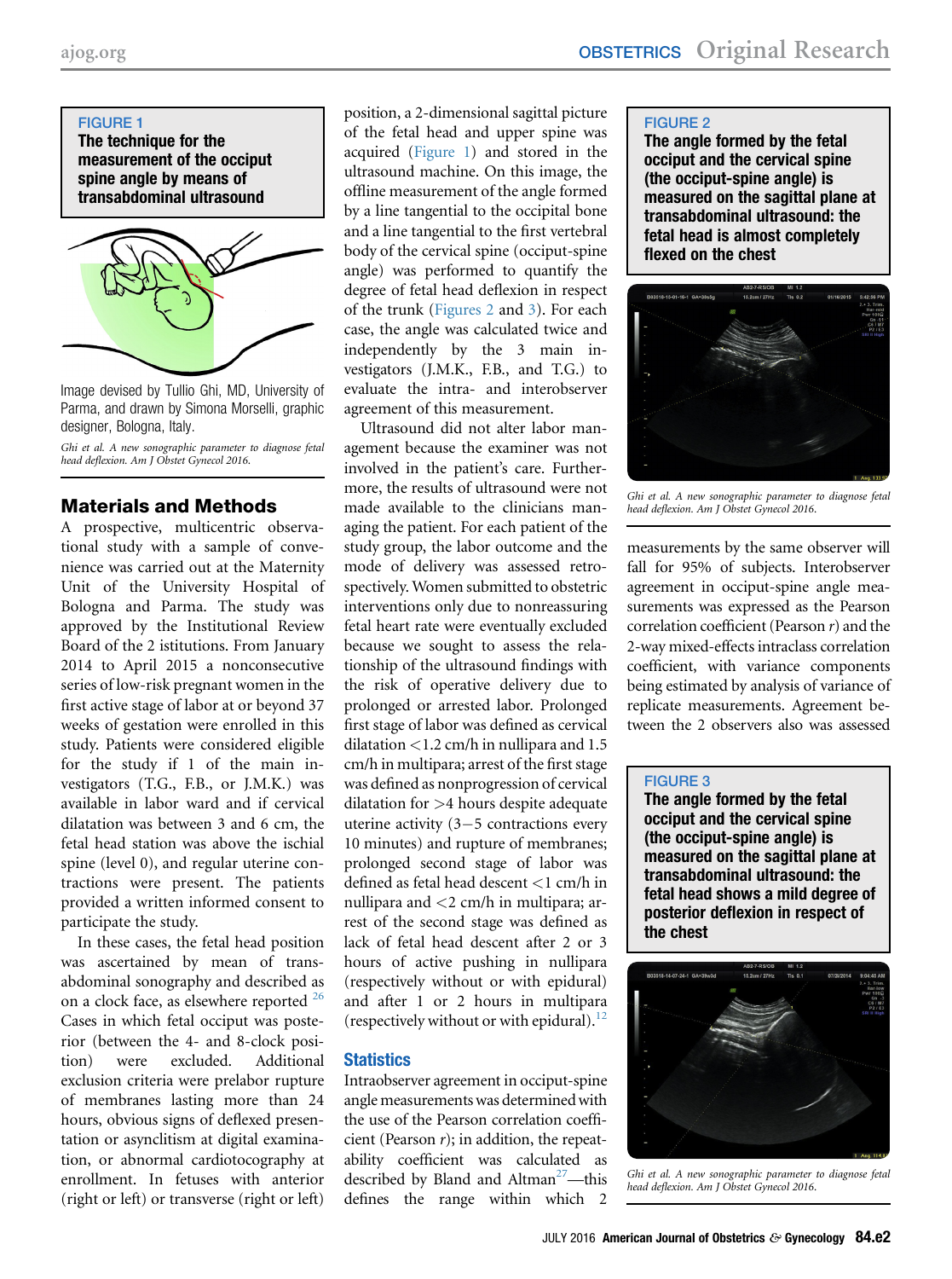<span id="page-2-0"></span>FIGURE 4

A box plot showing the distribution of occiput-spine angle values according to the fetal head station



The distribution of OSA values is described by displaying 5-number summary statistics. Any observation not included between the whiskers is represented as a dot.

OSA, occiput-spine angle.

Ghi et al. A new sonographic parameter to diagnose fetal head deflexion. Am J Obstet Gynecol 2016.

by calculating the limits of agreement as described by Bland and Altman<sup>28</sup>; the limits of agreement define the range within which 95% of the differences between 2 observers are likely to fall.

The first measurement by the expert operator was used for all subsequent analyses. The association between occiput-spine angle values and fetal head station was assessed graphically with the use of box plots (Figure 4). The  $\chi^2$  test, Fisher exact test, and Mann-Whitney  $U$ test were used, where appropriate, to compare the distribution of demographic and clinical characteristics of women who underwent spontaneous vaginal delivery with those of women submitted to an operative delivery (defined as caesarean delivery or instrumental vaginal delivery).

A multivariable logistic regression model was used to assess whether the occiput-spine angle affected the mode of delivery (spontaneous vaginal delivery vs operative delivery) after we accounted for possible confounding variables. The area under the receiver operating characteristic curve was calculated to assess the discriminatory power of occiputspine angle. Lastly, we investigated in a secondary analysis the association of occiput-spine angle with overall labor

## TABLE 1

Maternal, obstetric, and newborn characteristics stratified by type of delivery, after exclusion of cases in which obstetric intervention was performed due to nonreassuring fetal heart rate

| Maternal, obstetric<br>and newborn<br>characteristics | All,<br>$n = 98$                              | Spontaneous<br>delivery<br>$(n = 79)$ | <b>Operative</b><br>delivery<br>$(n = 19)$ | P<br>value |
|-------------------------------------------------------|-----------------------------------------------|---------------------------------------|--------------------------------------------|------------|
| Maternal age, mean±SD                                 | $32.6 \pm 5.8y$                               | $32.3 \pm 5.9y$                       | $34.2 \pm 5.4y$                            | .22        |
| Race (%)                                              |                                               |                                       |                                            | >.99       |
| White                                                 | 88 (89.8%)                                    | 70 (88.6%)                            | 18 (94.7%)                                 |            |
| Asian                                                 | $8(8.2\%)$                                    | $7(8.9\%)$                            | $1(5.3\%)$                                 |            |
| African                                               | $2(2.0\%)$                                    | $2(2.5\%)$                            | $0(0.0\%)$                                 |            |
| Body mass index, mean                                 | $26.9 \pm 3.6$ kg/<br>$m^2$ kg/m <sup>2</sup> | $26.7 \pm 3.6$                        | $27.9 \pm 3.7$                             | .16        |
| Multiparity                                           | 35 (35.7%)                                    | 34 (43.0%)                            | $1(5.3\%)$                                 | < 0.01     |
| Gestational age, wk                                   | $39.6 \pm 1.2$                                | $39.5 \pm 1.2$                        | $39.7 \pm 1.3$                             | .44        |
| Premature rupture of<br>membranes                     | 31 (31.6%)                                    | 22 (27.8%)                            | $9(47.4\%)$                                | .11        |
| Epidural analgesia                                    | 49 (50.0%)                                    | 37 (46.8%)                            | 12 (63.2%)                                 | .31        |
| Induction of labor                                    | 56 (57.1%)                                    | 42 (53.2%)                            | 14 (73.7%)                                 | .13        |
| By                                                    |                                               |                                       |                                            |            |
| Vaginal<br>prostaglandines                            | 11 (1.6%)                                     | 10 (23.8%)                            | $1(7.1\%)$                                 |            |
| Endovenous oxytocin                                   | 53 (94.6%)                                    | 39 (92.9%)                            | 14 (100.0%)                                |            |
| Length of stage 1, min                                | $318.8 \pm 209.2$                             | $274.1 \pm 168.6$                     | $505.0 \pm 259.4 < 0.001$                  |            |
| Length of stage 2, min                                | $44.2 \pm 42.0$                               | $40.4 \pm 32.9$                       | $60.4 \pm 66.9$                            | .69        |
| Time between<br>ultrasound<br>and delivery (min)      | $234.5 \pm 170.9$                             | $199.8 \pm 139.8$                     | $378.5 \pm 213.2 \lt .001$                 |            |
| Occiput-spine angle, °                                | $126 \pm 9.8$                                 | $127 \pm 9.4$                         | $121 \pm 10.5$                             | .03        |
| Station of the fetal head                             | $-2.0 \pm 0.1$                                | $-1.9 \pm 0.1$                        | $-2.2 \pm 0.1$                             | .11        |
| Birthweight, g                                        | $3393.3 \pm 476.9$                            | $3335.1 \pm 479.4$                    | $3635.0 \pm 391.3$                         | .01        |
| Apgar score, 1 min                                    | $9.0 \pm 0.8$                                 | $9.1 \pm 0.8$                         | $8.7 \pm 1.0$                              | .17        |
| Apgar score, 5 min                                    | $9.9\pm0.3$                                   | $9.9 \pm 0.2$                         | $9.7 \pm 0.6$                              | .04        |
| Apgar score $<$ 7 at 1 or<br>5 min                    | $4(4.1\%)$                                    | $2(2.6\%)$                            | $2(10.5\%)$                                | .17        |
| $pH^a$                                                | $7.2 \pm 0.8$                                 | $7.2 \pm 0.9$                         | $7.3 \pm 0.1$                              | .70        |
| Base excess <sup>b</sup>                              | $-5.2 \pm 3.4$                                | $-5.3 \pm 3.3$                        | $-4.7 \pm 3.9$                             | .23        |
| $a_n = 89$ ; $b_n = 88$ , v, years.                   |                                               |                                       |                                            |            |

<sup>a</sup> n = 89; <sup>b</sup> n = 88. y, years.<br>Ghi et al. A new sonographic parameter to diagnose fetal head deflexion. Am J Obstet Gynecol 2016.

duration using a multivariable Cox proportional hazards model. We tested proportionality of the hazards using the method of Schoenfeld.<sup>[29](#page-5-0)</sup>

# Results

Overall, 108 patients were included in the study group. Among these, spontaneous

vaginal delivery occurred in 79, whereas cesarean delivery or vacuum were performed in 19 and 10, respectively. The indications for obstetric intervention were labor arrest in 19 patients and nonreassuring fetal heart rate in 10 patients. The mean value of the occiputspine angle was  $126^{\circ} \pm 9.8^{\circ}$  with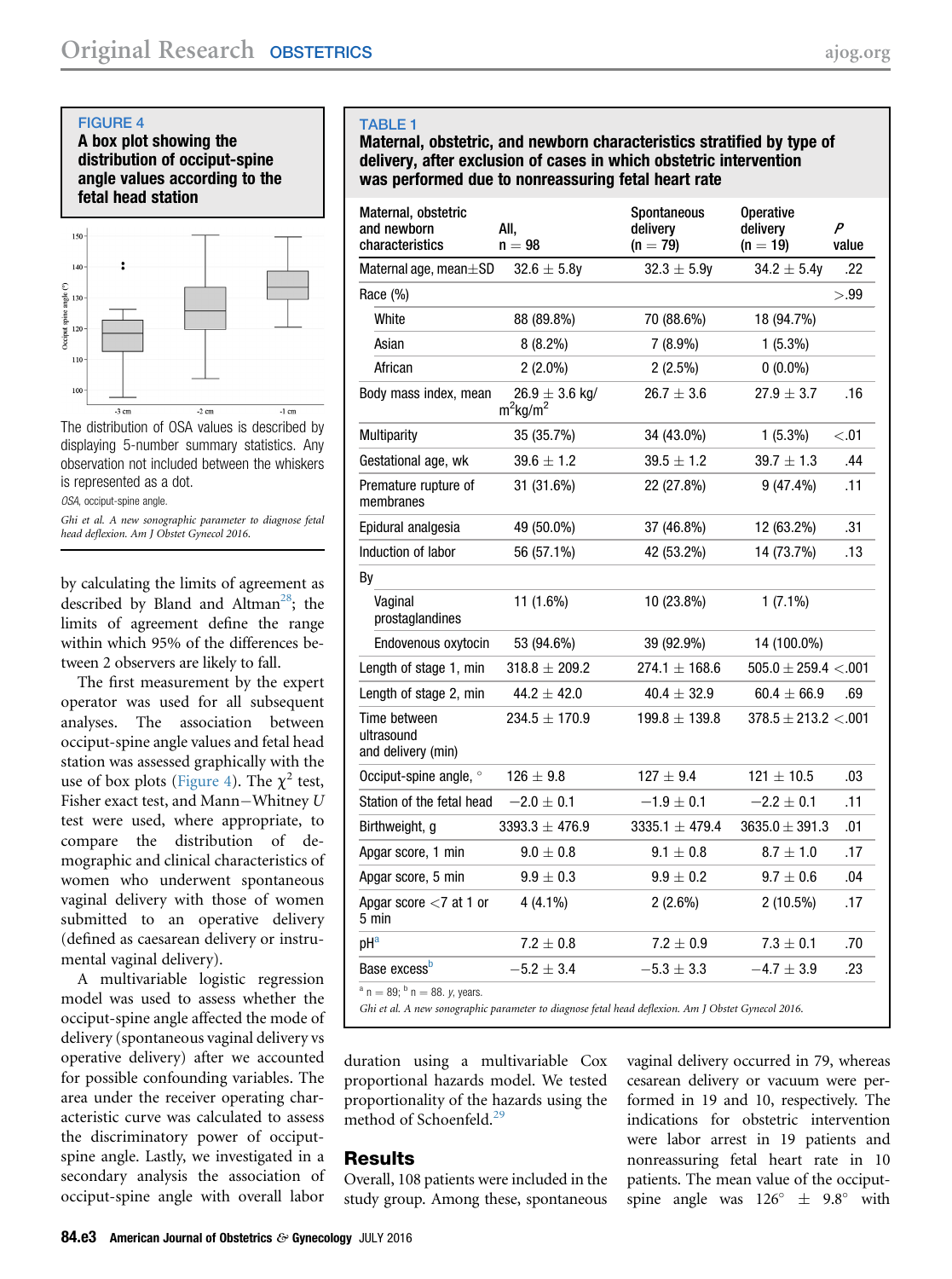#### TABLE 2

## Results of the multivariable logistic regression in the prediction of operative delivery due to labor arrest

| Maternal and obstetric characteristics                                                             | Odds ratio | $P$ value | 95% confidence interval |  |
|----------------------------------------------------------------------------------------------------|------------|-----------|-------------------------|--|
| Narrower occiput-spine angle                                                                       | 1.08       | .04       | $1.00 - 1.16$           |  |
| <b>Nulliparity</b>                                                                                 | 16.06      | .02       | $1.71 - 150.65$         |  |
| Maternal age                                                                                       | 1.09       | .13       | $0.97 - 1.22$           |  |
| Body mass index                                                                                    | 1.13       | .17       | $0.95 - 1.34$           |  |
| Premature rupture of membranes                                                                     | 2.66       | .15       | $0.71 - 10.0$           |  |
| Induction of labor                                                                                 | 0.76       | .71       | $0.19 - 3.10$           |  |
| Station of the fetal head                                                                          | 0.72       | .64       | $0.18 - 2.91$           |  |
| Ghi et al. A new sonographic parameter to diagnose fetal head deflexion. Am J Obstet Gynecol 2016. |            |           |                         |  |

comparable measurements among the different subtypes of fetal occiput position: anterior 9.3%; right-transverse 14.8%; right-anterior 7.4%; anterior-left 31.5%; and anterior-left transverse 37.0%. There was no significant difference in the occiput-spine angle among

FIGURE 5 ROC for occiput-spine angle in identifying the women submitted to operative delivery because of



The ROC curve is a plot of sensitivity vs  $1$ -specificity that offers a summary of sensitivity and specificity across a range of cut points for a continuous predictor. The AUC ranges from 0.5 (no discrimination) to a theoretical maximum of 1 (perfect discrimination). Model 1: AUC, area under curve for model based on HDR variables; Model 2: AUC, area under curve for model based on HDR plus OPD plus medical charts variables. Dashed line refers to ROC curve analysis; dotted line refers to the reference line.

AUC, area under the curve; HDR, high dynamic range; OPD, observed predictive distribution; ROC, receiver operating characteristic.

Ghi et al. A new sonographic parameter to diagnose fetal head deflexion. Am J Obstet Gynecol 2016.

these groups (analysis of variance F-test  $= 0.78$ ,  $P = .5$ ). The occiput-spine angle measurement yielded very good  $intraobserver$  agreement (Pearson  $=$ 0.86, 95% confidence interval [95% CI] 0.80-0.90; repeatability coefficient  $\pm 10.1^{\circ}$  and fair-to-good interobserver agreement (Pearson  $= 0.64, 95\%$  CI  $0.51 - 0.74$ ; intraclass correlation coefficient 0.63, 95% CI 0.50 $-0.73$ ). The mean interobserver difference was  $2.1^{\circ}$ , and the limits of agreement were  $-15.7^\circ$  to 20.0°.

A significant direct correlation between the occiput-spine angle value and the fetal head station as assessed by digital examination was found. More specifically, the lower the fetal station was at the time of ultrasound assessment the wider the occiput-spine angle value appeared ([Figure 4](#page-2-0)). A comparison between women who underwent an obstetric intervention (caesarean or vacuum delivery) as the result of labor arrest and those who underwent spontaneous vaginal delivery is shown on [Table 1](#page-2-0). In the operative group due to labor arrest, the following variables were significantly different in comparison with the women who underwent spontaneous vaginal delivery: lower parity (5.3% vs 43.0%  $P < .01$ ), smaller occiput-spine angle  $(121^{\circ} \pm 10.5^{\circ} \text{ vs } 127^{\circ} \pm 9.4^{\circ},$  $P = .03$ ), lower 5-minute Apgar score  $(9.9 \pm 0.2 \text{ vs. } 9.7 \pm 0.6 \text{ } P = .04)$ , increased duration of the first stage  $(8.4 \pm 4.3 \text{ vs } 10^{-12})$  $4.6 \pm 2.8$  hours,  $P < .001$ ), and increased birth weight (3635.0  $\pm$  391.3 vs 3335.1  $\pm$ 479.4 g,  $P = .01$ ). Interestingly, a higher fetal station at clinical assessment was not significantly associated to an increased

risk of operative delivery due to labor arrest (OR 2.21, 95% CI 0.83-5.85,  $P = .11$ ).

Narrow occiput-spine angle values were associated with a greater risk of operative delivery (OR 1.07; 95% CI 1.01-1.13;  $P = .02$ ). Multivariable logistic regression analysis (Table 2) confirmed this result (OR 1.08; 95% CI 1.00–1.16;  $P = .04$ ); more specifically, for each degree of decrease of the occiput-spine angle, an 8% increase of the risk of obstetric intervention due to dystocia was documented.

The receiver operator curve showed a fair accuracy of occiput-spine angle (area under the curve  $= 0.6566$ ) in identifying the women who underwent operative delivery because of labor arrest (Figure 5). Univariable and multivariable Cox regression analysis ([Table 3](#page-4-0)) showed that occiput-spine angle values greater than  $125^\circ$  were significantly associated with a shorter duration of labor (crude hazard ratio 1.46; 95% CI  $1.00-2.14$ ;  $P = .05$ ; adjusted hazard ratio 1.62; 95% CI 1.07 – 2.45;  $P = .02$ ). There was no evidence that the proportionalhazards assumption was violated  $(\gamma^2 = 7.48, P = .381).$ 

#### Comment Principal findings

Our study demonstrates that (1) the sonographic measurement of the angle formed by the fetal occiput and the spine (occiput-spine angle) is feasible and reproducible; (2) the occiput-spine angle in the first stage of labor is positively correlated with the clinically established station; and (3) the occiput-spine angle measured in the first stage of labor correlates significantly with the risk of obstructed labor requiring an operative delivery.

#### Clinical and research implications

Fetal head attitude (the relationship of fetal head to spine) in the first stage of labor has a substantial impact on labor outcome, and this is the first study which has attempted to assess objectively the degree of fetal head flexion. The degree of fetal head deflexion was quantified accurately with the use of transabdominal 2-dimensional ultrasound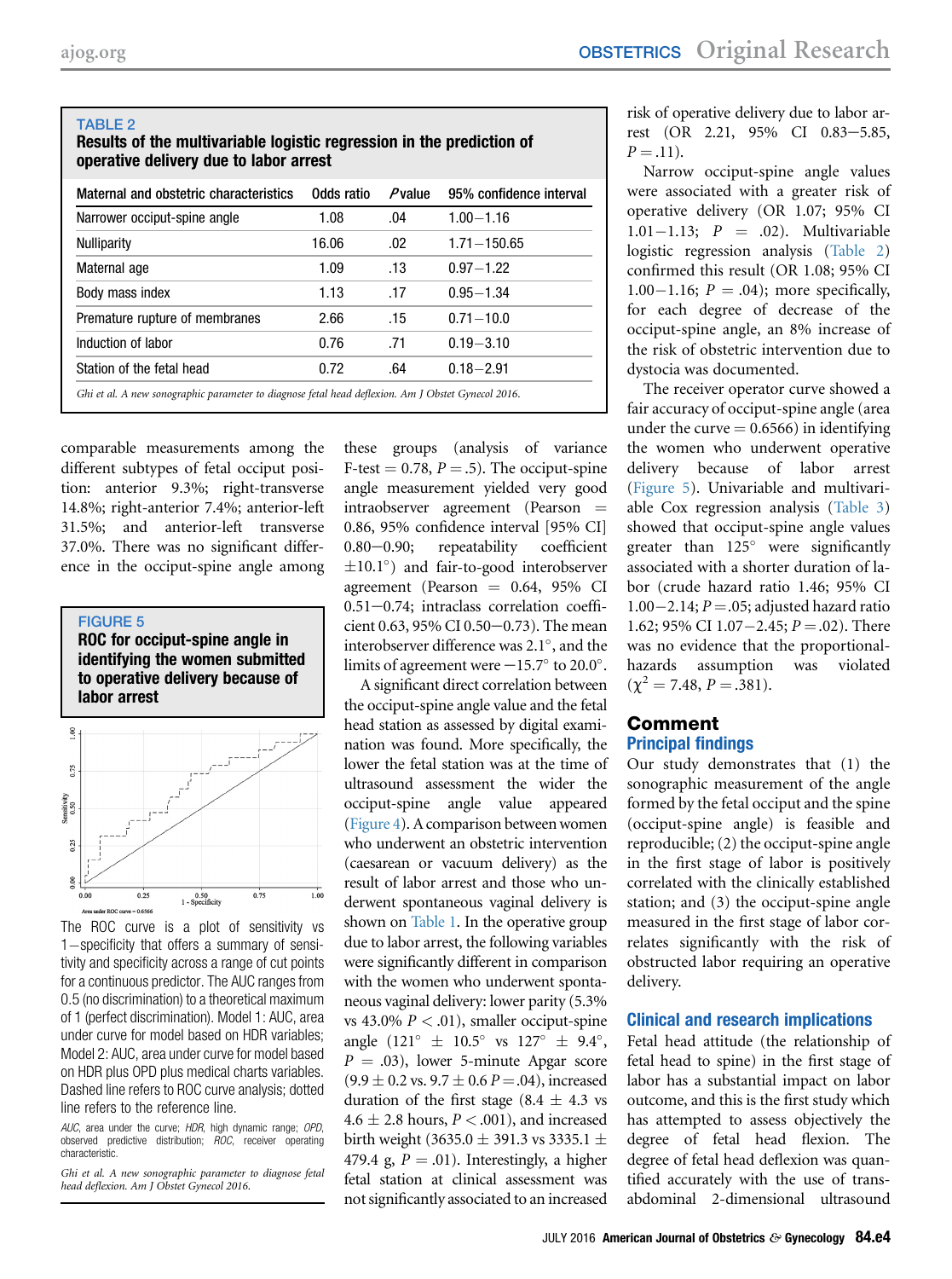<span id="page-4-0"></span>and by measuring the angle formed by the occiput and the spine (occiput-spine angle). This new sonographic parameter has proven to be easy to obtain and highly reproducible. Moreover, in our series, the occiput-spine angle width in the first stage of labor seemed directly related to the clinically established station, being greater the deeper was the level of the head in the birth canal. These data are well correlated with the traditional obstetric concept that the fetal head descending through the birth canal undergoes a modification of attitude by progressively flexing towards the chest.<sup>19</sup>

Finally, we have noticed that the occiput-spine angle in the first stage of labor correlates significantly with the risk of obstructed labor requiring an operative delivery. Compared with spontaneous vaginal deliveries, cases that require obstetric intervention demonstrated a smaller occiput-spine angle at a similar station, suggesting diminished flexion of the fetal head. For nonocciput posterior fetuses, the greater the degree of fetal head deflexion, the greater risk of operative delivery it seemed due to labor arrest. Our data seem to support the obstetric notion that a deflexed fetal attitude may interfere with the fetal head descent because of an increase of the presenting diameter and a relative cephalopelvic disproportion, and this may ultimately increase the risk of arrested labor and obstetric intervention.<sup>11,20</sup> Lack of fetal head progression may actually present as a secondary arrest of cervical dilatation in the first stage or as an arrest of the second stage during active maternal pushing.

The relationship between the fetal head descent and the cervical dilatation in the active first stage of a normal labor has been mathematically described as linear in a very recent publication.<sup>[30](#page-5-0)</sup> In obstetric textbooks, 3 main types of deflexed fetal attitude are described based on digital findings at vaginal examination, including sinciput, brow and face.<sup>19</sup> Our data seem to suggest that in the first stage of labor, a minor degree of fetal head deflexion, reflected by a smaller occiput-spine angle width, is able to be detected on transabdominal ultrasound but not clinical exploration that could

### TABLE 3 Results of the Cox model on time of delivery

|                                  | Final model         |           |                         |  |
|----------------------------------|---------------------|-----------|-------------------------|--|
| Variables                        | <b>Hazard ratio</b> | $P$ value | 95% confidence interval |  |
| Occiput-spine angle $>125^\circ$ | 1.62                | .02       | $1.07 - 2.45$           |  |
| Multiparity                      | 4.44                | $-.001$   | $2.52 - 7.83$           |  |
| Maternal age                     | 0.98                | .322      | $0.94 - 1.02$           |  |
| Body mass index                  | 1.34                | .246      | $0.97 - 1.11$           |  |
| Premature rupture of membranes   | 1.17                | .514      | $0.73 - 1.88$           |  |
| Epidural analgesia               | 0.89                | .627      | $0.55 - 1.44$           |  |
| Station of the fetal head        | 1.58                | .06       | $1.00 - 2.48$           |  |

increase the risk of labor arrest and obstetric intervention. We also found a significant inverse relationship between the occiput-spine angle and the duration of labor. More specifically, in fetuses with an occiput-spine angle  $\langle 125^\circ,$  the duration of labor was increased compared with those fetuses with an angle greater than that threshold.

#### Previous studies

Other authors have consistently shown that among women with a prolonged first stage of labor, the risk of caesarean delivery is inversely related to the depth of the fetal head level in the birth canal, as assessed by transperineal ultrasound. More specifically in this group of patients, either a greater distance between the fetal head and the perineum (head perineum distance) or a smaller angle of progression seem more accurate than digital assessment of fetal station in predicting the chance of abdominal delivery. $31$  On the other hand, the accuracy and reproducibility of digital examination in assessing the fetal head station in the birth canal has been clearly shown to be poor. $25$  We think that our data are consistent with the aforementioned observations $31$  because a minor degree of fetal head deflexion in the first stage reflected by a smaller occiput-spine angle may in fact be expressed also by a greater head perineum distance or a smaller angle of progression.

The degree of fetal flexion had been sonographically assessed in a semiquantiative fashion (more or less than

90) among a group of women at term gestation with prelabor rupture of membranes. $^{32}$  $^{32}$  $^{32}$  In this specific context, the fetal head attitude was not proven to be clinically useful in predicting the occurrence of vaginal delivery; however, different from that study, we quantified the occiput-spine angle in each fetus and did not dichotomize the population in 2 groups according the degree of flexion. This difference may have allowed us to assess more genuinely the impact of the minor degree of fetal head deflexion on the fetal head descent and on the labor outcome. Furthermore, because the previous study included only women with prelabor rupture of membranes, we suspect that the degree of fetal head flexion in this series may have been to some extent conditioned by the decreased amount of amniotic fluid rather than reflecting the primary fetal attitude in spontaneous active labor. Finally, the degree of fetal flexion also was evaluated among those fetuses in direct occiput posterior position, but the reproducibility of the sonographic findings in such cases has not been reported. This may contribute toward explaining why in that study the fetal head attitude assessed by suprapubic ultrasound did not prove to be predictive of labor outcome.

It would be necessary to assess whether and to what extent the occiput-spine angle and the other parameters measured by transperineal ultrasound such as the head perineum distance or the angle of progression are related to each other.<sup>32,33</sup> Furthermore, it would be interesting to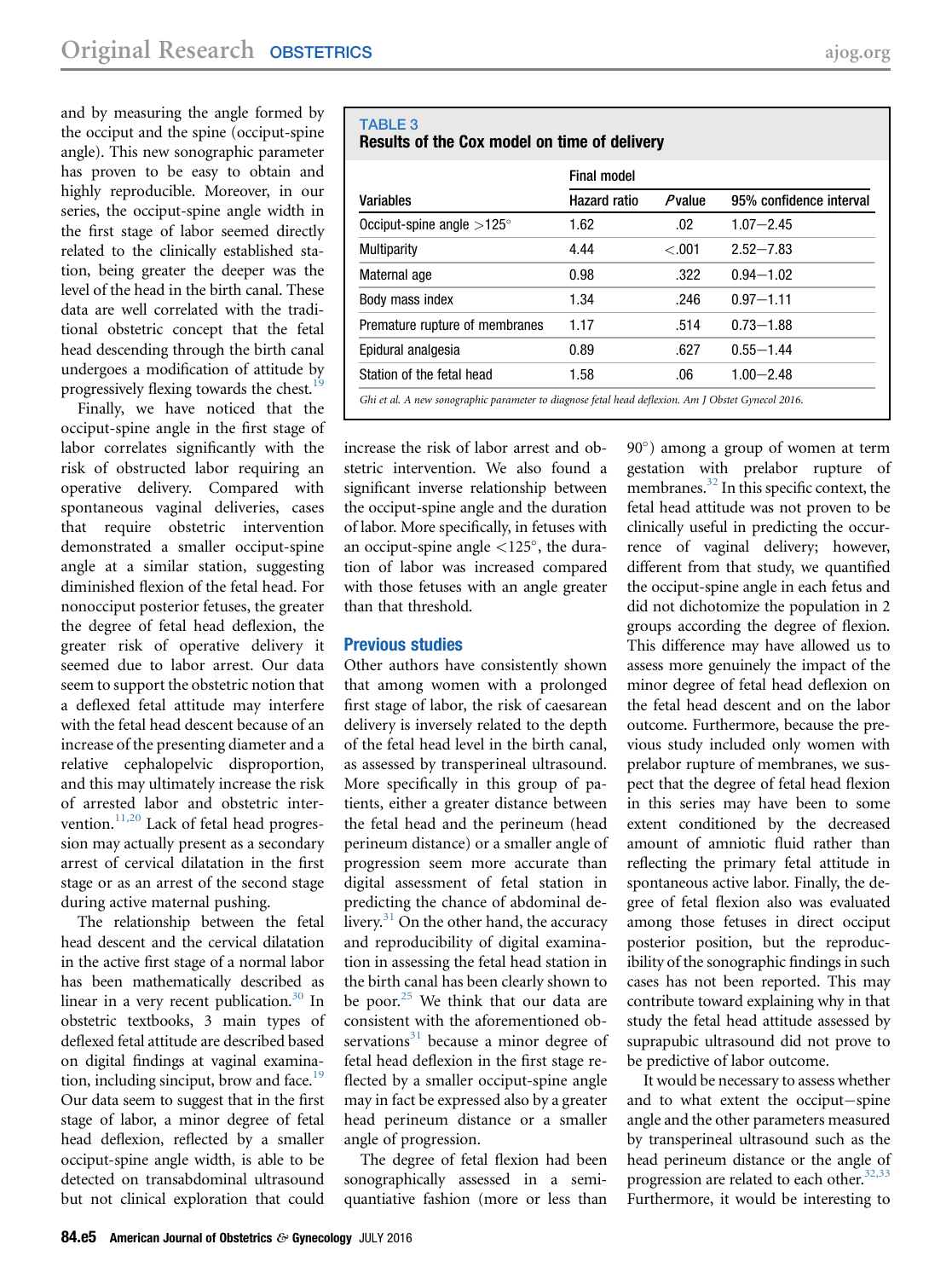<span id="page-5-0"></span>evaluate whether the occiput-spine angle width is an accurate predictor of labor outcomes among high-risk women, such as those with arrested or prolonged first stage of labor. We plan to address these issues in a future prospective study.

#### Strengths and limitations

The exclusion of fetuses in frank occiput posterior position may be considered as a limitation of this study. The occiput posterior position is extremely common in the first stage of labor and is sonographically documented in 30%-50% of fetuses.28 Although most of the fetuses in occiput posterior position in the first stage of labor have been shown to convert to occiput anterior during the fetal head descent,  $2^{3,34}$  the sonographic diagnosis of occiput posterior in early active labor has been reported recently to be significantly associated with the risk of caesarean delivery.35-38 Unfortunately, the sonographic measurement of the occiputspine angle in these cases is not technically feasible because of the posterior position of the cervical spine of the fetus.

The interobserver reproducibility in obtaining the sonographic picture on which to measure the occiput spine angle has not been assessed. The scanning technique is a factor that may increase to some extent the variability of the occiput-spine angle measurement among different examiners, and this should be acknowledged as a further limitation of this study.

# **Conclusion**

In conclusion, we have described a new sonographic parameter that correlates with the abnormal labor progress requiring obstetric intervention. The degree of fetal head deflexion in the first stage of labor may be quantified accurately in nonocciput posterior fetuses by means of transabdominal ultrasound. The occiputspine angle width seems significantly related to the fetal head station and to the risk of obstetric intervention.

#### **References**

1. [American College of Obstetricians and Gy](http://refhub.elsevier.com/S0002-9378(16)00308-2/sref1)[necologists, Society for Maternal-Fetal Medi](http://refhub.elsevier.com/S0002-9378(16)00308-2/sref1)[cine, Caughey AB, Cahill AG, et al. Safe](http://refhub.elsevier.com/S0002-9378(16)00308-2/sref1) [prevention of the primary cesarean delivery. Am](http://refhub.elsevier.com/S0002-9378(16)00308-2/sref1) [J Obstet Gynecol 2014;210:179-93.](http://refhub.elsevier.com/S0002-9378(16)00308-2/sref1)

2. [Barber EL, Lundsberg LS, Belanger K,](http://refhub.elsevier.com/S0002-9378(16)00308-2/sref2) [Pettker CM, Funai EF, Illuzzi JL. Indications](http://refhub.elsevier.com/S0002-9378(16)00308-2/sref2) [contributing to the increasing cesarean delivery](http://refhub.elsevier.com/S0002-9378(16)00308-2/sref2) [rate. Obstet Gynecol 2011;118:29-38.](http://refhub.elsevier.com/S0002-9378(16)00308-2/sref2)

3. [Friedman E. The graphic analysis of labor. Am](http://refhub.elsevier.com/S0002-9378(16)00308-2/sref3) [J Obstet Gynecol 1954;68:1568-75](http://refhub.elsevier.com/S0002-9378(16)00308-2/sref3).

4. [Friedman EA. Primigravid labor; a graph](http://refhub.elsevier.com/S0002-9378(16)00308-2/sref4)[icostatistical analysis. Obstet Gynecol 1955;6:](http://refhub.elsevier.com/S0002-9378(16)00308-2/sref4) [567-89](http://refhub.elsevier.com/S0002-9378(16)00308-2/sref4).

5. [Friedman EA. Labor in multiparas; a graph](http://refhub.elsevier.com/S0002-9378(16)00308-2/sref5)[icostatistical analysis. Obstet Gynecol 1956;8:](http://refhub.elsevier.com/S0002-9378(16)00308-2/sref5) [691-703](http://refhub.elsevier.com/S0002-9378(16)00308-2/sref5).

6. Cohen WR. Infl[uence of the duration of sec](http://refhub.elsevier.com/S0002-9378(16)00308-2/sref6)[ond stage labor on perinatal outcome and pu](http://refhub.elsevier.com/S0002-9378(16)00308-2/sref6)[erperal morbidity. Obstet Gynecol 1977;49:](http://refhub.elsevier.com/S0002-9378(16)00308-2/sref6) [266-9.](http://refhub.elsevier.com/S0002-9378(16)00308-2/sref6)

7. [Zhang J, Landy HJ, Branch DW, et al.](http://refhub.elsevier.com/S0002-9378(16)00308-2/sref7) [Contemporary patterns of spontaneous labor](http://refhub.elsevier.com/S0002-9378(16)00308-2/sref7) [with normal neonatal outcomes. Obstet Gynecol](http://refhub.elsevier.com/S0002-9378(16)00308-2/sref7) [2010;116:1281-7](http://refhub.elsevier.com/S0002-9378(16)00308-2/sref7).

8. [Zhang J, Troendle JF, Yancey MK. Reas](http://refhub.elsevier.com/S0002-9378(16)00308-2/sref8)[sessing the labor curve in nulliparous women.](http://refhub.elsevier.com/S0002-9378(16)00308-2/sref8) [Am J Obstet Gynecol 2002;187:824-8](http://refhub.elsevier.com/S0002-9378(16)00308-2/sref8).

9. [Spong CY, Berghella V, Wenstrom KD,](http://refhub.elsevier.com/S0002-9378(16)00308-2/sref9) [Mercer BM, Saade GR. Preventing the](http://refhub.elsevier.com/S0002-9378(16)00308-2/sref9) first ce[sarean delivery: summary of a joint Eunice](http://refhub.elsevier.com/S0002-9378(16)00308-2/sref9) [Kennedy Shriver National Institute of Child](http://refhub.elsevier.com/S0002-9378(16)00308-2/sref9) [Health and Human Development, Society for](http://refhub.elsevier.com/S0002-9378(16)00308-2/sref9) [Maternal-Fetal Medicine, and American College](http://refhub.elsevier.com/S0002-9378(16)00308-2/sref9) [of Obstetricians and Gynecologists Workshop.](http://refhub.elsevier.com/S0002-9378(16)00308-2/sref9) [Obstet Gynecol 2012;120:1181-93](http://refhub.elsevier.com/S0002-9378(16)00308-2/sref9).

10. [Leveno KJ, Nelson DB, McIntire DD. Sec](http://refhub.elsevier.com/S0002-9378(16)00308-2/sref10)[ond-stage labor: how long is too long? Am J](http://refhub.elsevier.com/S0002-9378(16)00308-2/sref10) [Obstet Gynecol 2016;214:484-9.](http://refhub.elsevier.com/S0002-9378(16)00308-2/sref10)

11. [Cohen WR, Friedman EA. Perils of the new](http://refhub.elsevier.com/S0002-9378(16)00308-2/sref11) [labor management guidelines. Am J Obstet](http://refhub.elsevier.com/S0002-9378(16)00308-2/sref11) [Gynecol 2015;212:420-7](http://refhub.elsevier.com/S0002-9378(16)00308-2/sref11).

12. [Stitely ML, Gherman RB. Labor with](http://refhub.elsevier.com/S0002-9378(16)00308-2/sref12) [abnormal presentation and position. Obstet](http://refhub.elsevier.com/S0002-9378(16)00308-2/sref12) [Gynecol Clin North Am 2005;32:165-79.](http://refhub.elsevier.com/S0002-9378(16)00308-2/sref12)

13. [Boyle A, Reddy UM, Landy HJ, Huang CC,](http://refhub.elsevier.com/S0002-9378(16)00308-2/sref13) [Driggers RW, Laughon SK. Primary cesarean](http://refhub.elsevier.com/S0002-9378(16)00308-2/sref13) [delivery in the United States. Obstet Gynecol](http://refhub.elsevier.com/S0002-9378(16)00308-2/sref13) [2013;122:33-40.](http://refhub.elsevier.com/S0002-9378(16)00308-2/sref13)

14. [Laughon SK, Branch DW, Beaver J,](http://refhub.elsevier.com/S0002-9378(16)00308-2/sref15) [Zhang J. Changes in labor patterns over 50](http://refhub.elsevier.com/S0002-9378(16)00308-2/sref15) [years. Am J Obstet Gynecol 2012;206:419.e1-9](http://refhub.elsevier.com/S0002-9378(16)00308-2/sref15). 15. [Segel SY, Carreño CA, Weiner SJ, et al.](http://refhub.elsevier.com/S0002-9378(16)00308-2/sref16) [Relationship between fetal station and suc](http://refhub.elsevier.com/S0002-9378(16)00308-2/sref16)[cessful vaginal delivery in nulliparous women.](http://refhub.elsevier.com/S0002-9378(16)00308-2/sref16) [Am J Perinatol 2012;29:723-30.](http://refhub.elsevier.com/S0002-9378(16)00308-2/sref16)

16. [Shin KS, Brubaker KL, Ackerson LM. Risk of](http://refhub.elsevier.com/S0002-9378(16)00308-2/sref17) [cesarean delivery in nulliparous women at](http://refhub.elsevier.com/S0002-9378(16)00308-2/sref17) greater than 41 weeks' [gestational age with an](http://refhub.elsevier.com/S0002-9378(16)00308-2/sref17) [unengaged vertex. Am J Obstet Gynecol](http://refhub.elsevier.com/S0002-9378(16)00308-2/sref17) [2004;190:129-34](http://refhub.elsevier.com/S0002-9378(16)00308-2/sref17).

17. [Oboro VO, Tabowei TO, Bosah JO. Fetal](http://refhub.elsevier.com/S0002-9378(16)00308-2/sref18) [station at the time of labour arrest and risk of](http://refhub.elsevier.com/S0002-9378(16)00308-2/sref18) [caesarean delivery. J Obstet Gynaecol 2005;25:](http://refhub.elsevier.com/S0002-9378(16)00308-2/sref18) [20-2](http://refhub.elsevier.com/S0002-9378(16)00308-2/sref18).

18. Jacobson LJ, Johnson CE, Brow and face [presentations. Am J Obstet Gynecol 1962;84:](http://refhub.elsevier.com/S0002-9378(16)00308-2/sref19) [1881-6](http://refhub.elsevier.com/S0002-9378(16)00308-2/sref19).

19. [Cunningham FG, Leveno KJ, Bloom SL,](http://refhub.elsevier.com/S0002-9378(16)00308-2/sref20) [Hauth JC, Rouse DJ, Spong CY. Labor and](http://refhub.elsevier.com/S0002-9378(16)00308-2/sref20) [delivery. In: Cunningham FG, Leveno KJ,](http://refhub.elsevier.com/S0002-9378(16)00308-2/sref20) [Bloom SL, Hauth JC, Rouse DJ, Spong CY, eds.](http://refhub.elsevier.com/S0002-9378(16)00308-2/sref20)

[Williams obstetrics, 23rd ed. New York:](http://refhub.elsevier.com/S0002-9378(16)00308-2/sref20) [McGraw-Hill; 2010:374-577](http://refhub.elsevier.com/S0002-9378(16)00308-2/sref20).

20. Akmal S, Paterson-[Brown S. Malpositions](http://refhub.elsevier.com/S0002-9378(16)00308-2/sref21) [and malpresentations of the foetal head. Obstet](http://refhub.elsevier.com/S0002-9378(16)00308-2/sref21) [Gynaecol Reprod Med 2009;19:240-6](http://refhub.elsevier.com/S0002-9378(16)00308-2/sref21).

21. [American College of Obstetrics and Gyne](http://refhub.elsevier.com/S0002-9378(16)00308-2/sref22)[cology Committee on Practice Bulletins-](http://refhub.elsevier.com/S0002-9378(16)00308-2/sref22)[Obstetrics. ACOG Practice Bulletin Number 49,](http://refhub.elsevier.com/S0002-9378(16)00308-2/sref22) [December 2003: Dystocia and augmentation of](http://refhub.elsevier.com/S0002-9378(16)00308-2/sref22) [labor. Obstet Gynecol 2003;102:1445-54](http://refhub.elsevier.com/S0002-9378(16)00308-2/sref22).

22. [Ghi T, Maroni E, Youssef A, et al. Intrapartum](http://refhub.elsevier.com/S0002-9378(16)00308-2/sref23) [three-dimensional ultrasonographic imaging of](http://refhub.elsevier.com/S0002-9378(16)00308-2/sref23) [face presentations: report of two cases. Ultra](http://refhub.elsevier.com/S0002-9378(16)00308-2/sref23)[sound Obstet Gynecol 2012;40:117-8.](http://refhub.elsevier.com/S0002-9378(16)00308-2/sref23)

23. [Lau WL, Cho LY, Leung WC. Intrapartum](http://refhub.elsevier.com/S0002-9378(16)00308-2/sref24) [translabial ultrasound demonstration of face](http://refhub.elsevier.com/S0002-9378(16)00308-2/sref24) presentation during fi[rst stage of labor. J Obstet](http://refhub.elsevier.com/S0002-9378(16)00308-2/sref24) [Gynaecol Res 2011;37:1868-71.](http://refhub.elsevier.com/S0002-9378(16)00308-2/sref24)

24. [Lau WL, Leung WC, Chin R. Intrapartum](http://refhub.elsevier.com/S0002-9378(16)00308-2/sref25) [translabial ultrasound demonstrating brow pre](http://refhub.elsevier.com/S0002-9378(16)00308-2/sref25)[sentation during the second stage of labor. Int J](http://refhub.elsevier.com/S0002-9378(16)00308-2/sref25) [Gynaecol Obstet 2009;107:62-3.](http://refhub.elsevier.com/S0002-9378(16)00308-2/sref25)

25. [Dupuis O, Silveira R, Zentner A, et al. Birth](http://refhub.elsevier.com/S0002-9378(16)00308-2/sref26) [simulator: reliability of transvaginal assessment of](http://refhub.elsevier.com/S0002-9378(16)00308-2/sref26) [fetal head station as de](http://refhub.elsevier.com/S0002-9378(16)00308-2/sref26)fined by the American [College of Obstetricians and Gynecologists clas](http://refhub.elsevier.com/S0002-9378(16)00308-2/sref26)sifi[cation. Am J Obstet Gynecol 2005;192:868-74.](http://refhub.elsevier.com/S0002-9378(16)00308-2/sref26) 26. [Akmal S, Tsoi E, Howard R, Osei E,](http://refhub.elsevier.com/S0002-9378(16)00308-2/sref27) [Nicolaides KH. Investigation of occiput posterior](http://refhub.elsevier.com/S0002-9378(16)00308-2/sref27) [delivery by intrapartum sonography. Ultrasound](http://refhub.elsevier.com/S0002-9378(16)00308-2/sref27) [Obstet Gynecol 2004;24:425-8.](http://refhub.elsevier.com/S0002-9378(16)00308-2/sref27)

27. [Bland JM, Altman DG. Measuring agree](http://refhub.elsevier.com/S0002-9378(16)00308-2/sref28)[ment in method comparison studies. Stat Meth](http://refhub.elsevier.com/S0002-9378(16)00308-2/sref28) [Med Res 1999;8:135-60](http://refhub.elsevier.com/S0002-9378(16)00308-2/sref28).

28. [Bland JM, Altman DG. Statistical methods](http://refhub.elsevier.com/S0002-9378(16)00308-2/sref29) [for assessing agreement between two methods](http://refhub.elsevier.com/S0002-9378(16)00308-2/sref29) [of clinical measurement. Lancet 1986;1:307-10.](http://refhub.elsevier.com/S0002-9378(16)00308-2/sref29) 29. [Lagakos SW, Schoenfeld DA. Properties of](http://refhub.elsevier.com/S0002-9378(16)00308-2/sref30) [proportional-hazards score tests under mis](http://refhub.elsevier.com/S0002-9378(16)00308-2/sref30)specifi[ed regression models. Biometrics](http://refhub.elsevier.com/S0002-9378(16)00308-2/sref30) [1984;40:1037-48](http://refhub.elsevier.com/S0002-9378(16)00308-2/sref30).

30. [Hamilton EF, Simoneau G, Ciampi A, et al.](http://refhub.elsevier.com/S0002-9378(16)00308-2/sref31) [Descent of the fetal head \(station\) during the](http://refhub.elsevier.com/S0002-9378(16)00308-2/sref31) first [stage of labor. Am J Obstet Gynecol 2015 \[Epub](http://refhub.elsevier.com/S0002-9378(16)00308-2/sref31) [ahead of print\]](http://refhub.elsevier.com/S0002-9378(16)00308-2/sref31).

31. [Torkildsen EA, Salvesen KA, Eggebo TM.](http://refhub.elsevier.com/S0002-9378(16)00308-2/sref32) [Prediction of delivery mode with transperineal ul](http://refhub.elsevier.com/S0002-9378(16)00308-2/sref32)[trasound in women with prolonged](http://refhub.elsevier.com/S0002-9378(16)00308-2/sref32) first stage of [labor. Ultrasound Obstet Gynecol 2011;37:702-8.](http://refhub.elsevier.com/S0002-9378(16)00308-2/sref32) 32. [Eggebo TM, Heien C, Okland I, et al. Predic](http://refhub.elsevier.com/S0002-9378(16)00308-2/sref33)[tion of labour and delivery by ascertaining the fetal](http://refhub.elsevier.com/S0002-9378(16)00308-2/sref33) [head position with transabdominal ultrasound in](http://refhub.elsevier.com/S0002-9378(16)00308-2/sref33) [pregnancies with prelabour rupture of membranes](http://refhub.elsevier.com/S0002-9378(16)00308-2/sref33) [after 37 weeks. Ultraschall Med 2008;29:179-83.](http://refhub.elsevier.com/S0002-9378(16)00308-2/sref33)

33. [Eggebo TM, Gjessing LK, Heien C, et al.](http://refhub.elsevier.com/S0002-9378(16)00308-2/sref34) [Prediction of labor and delivery by transperineal](http://refhub.elsevier.com/S0002-9378(16)00308-2/sref34) [ultrasound in pregnancies with prelabor rupture](http://refhub.elsevier.com/S0002-9378(16)00308-2/sref34) [of membranes at term. Ultrasound Obstet](http://refhub.elsevier.com/S0002-9378(16)00308-2/sref34) [Gynecol 2006;27:387-91.](http://refhub.elsevier.com/S0002-9378(16)00308-2/sref34)

34. Blasi I, D'[Amico R, Fenu V, et al. Sono](http://refhub.elsevier.com/S0002-9378(16)00308-2/sref37)[graphic assessment of fetal spine and head](http://refhub.elsevier.com/S0002-9378(16)00308-2/sref37) position during the fi[rst and second stages of](http://refhub.elsevier.com/S0002-9378(16)00308-2/sref37) [labor for the diagnosis of persistent occiput](http://refhub.elsevier.com/S0002-9378(16)00308-2/sref37) [posterior position: a pilot study. Ultrasound](http://refhub.elsevier.com/S0002-9378(16)00308-2/sref37) [Obstet Gynecol 2010;35:210-5.](http://refhub.elsevier.com/S0002-9378(16)00308-2/sref37)

35. [Gardberg M, Laakkonen E, Salevaara M.](http://refhub.elsevier.com/S0002-9378(16)00308-2/sref35) [Intrapartum sonography and persistent](http://refhub.elsevier.com/S0002-9378(16)00308-2/sref35)